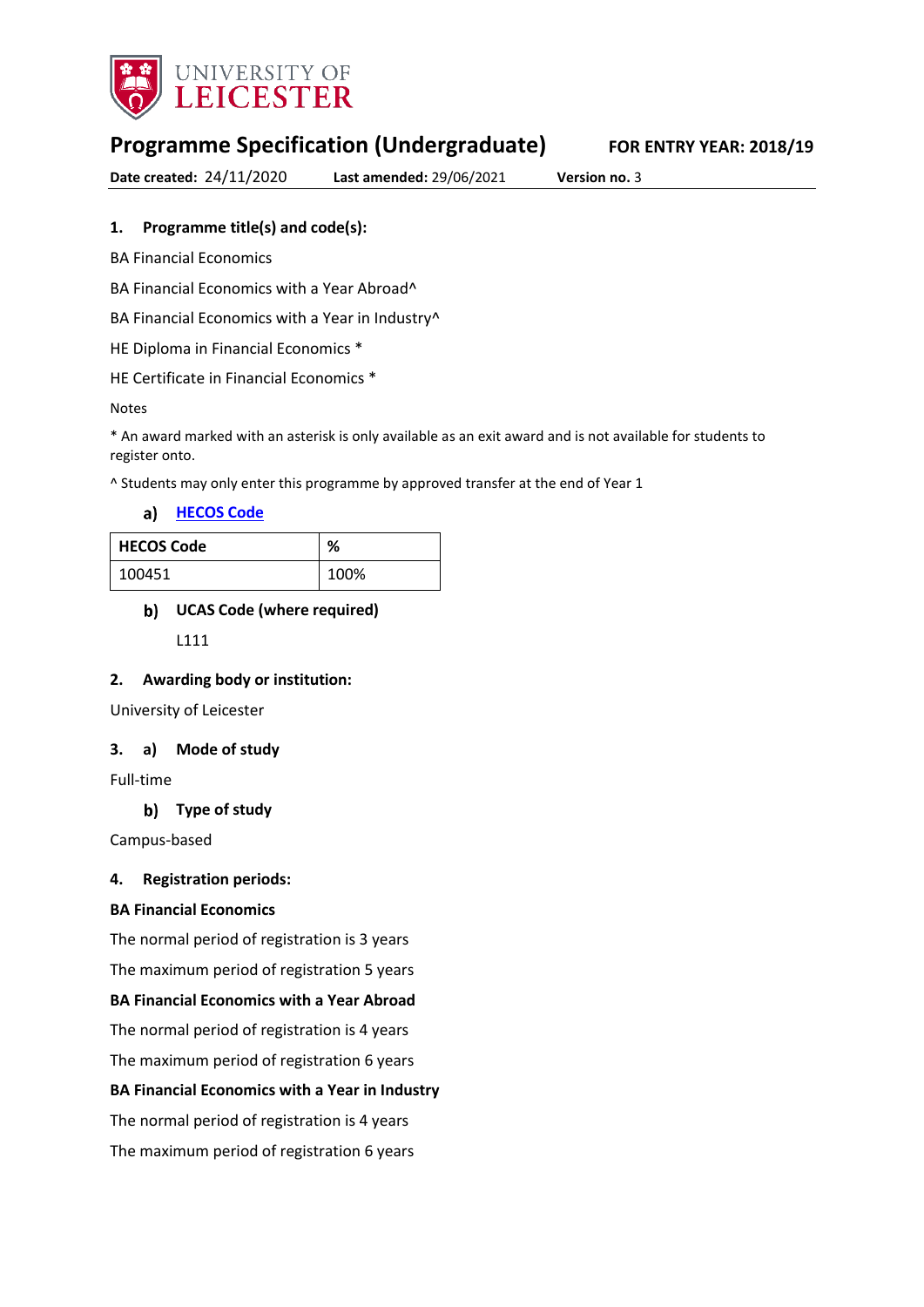### **5. Typical entry requirements**

Three A levels normally considered as a minimum. Two AS levels or vocational AS levels will be considered in place of an A level. General Studies and Critical Thinking not accepted.

A/AS Levels: For BA degrees, ABB or equivalent including Maths GCSE level grade B. For BSc degrees ABB or equivalent including Maths A-Level grade B.

Access to HE course: Pass kite-marked course with a substantial number of level 3 credits at distinction, normally a minimum of 30 with some in Business or Economics. Students should also have GCSE Maths grade B for the BA or A-level Maths Grade B for the BSc.

European Baccalaureate: Pass with 77% overall for BA. Pass with 77% overall including 80% in Maths for BSc.

International Baccalaureate: Pass Diploma with 30 points and 5 in SL maths for BA. Pass with 30 points and 5 in HL Maths for BSc.

Cypriot Apolytirion: 18.5/20 overall including 17 in Maths, plus grade B in 1 A-level. For BSc, additional A-level needs to be in Maths.

French Baccalaureat: 13/20 overall with 13 in Maths for the BA only. Students taking the international option 12/20 overall with 13 in maths for the BA and 13 in Advanced maths for the BSc.

Lithuanian Brandos Atestatas: Pass with grade 8.5 overall, 75% on maths state exam is also required for the BSc.

Chinese first year degree course: Normally, Pass with an average of 85% with good grades in relevant subjects plus mathematics equivalent to A level grade B for BSc.

### **6. Accreditation of Prior Learning**

Direct entry into the second year (including the Year Abroad and Year in Industry programmes) may be possible for those with advanced qualifications strictly comparable with our degree structure.

### **7. Programme aims**

This programme aims to:

- To provide a detailed knowledge, and critical awareness, of the main ideas, concepts, models and principles in economic analysis, and their application to the study of financial systems and institutions through a number of specialised financial modules.
- To develop skills in quantitative economic analysis through the use of standard mathematical and statistical techniques and their application to economic problems and data.
- To increase a graduate's marketability by: encouraging intellectual development, critical ability, research skills, communication skills and confidence in problem recognition, formulation and solution; and by promoting awareness of the general economic and financial environment and current financial issues.
- To prepare students for a wide range of careers such as government service, business management, financial services and postgraduate study in economics or a related area.
- To develop skills of written and oral presentation, team working, information handing, use of information technology and skills for lifelong learning.
- To provide students following the BA Financial Economics with a Year Abroad programme the experience of learning in a different cultural environment.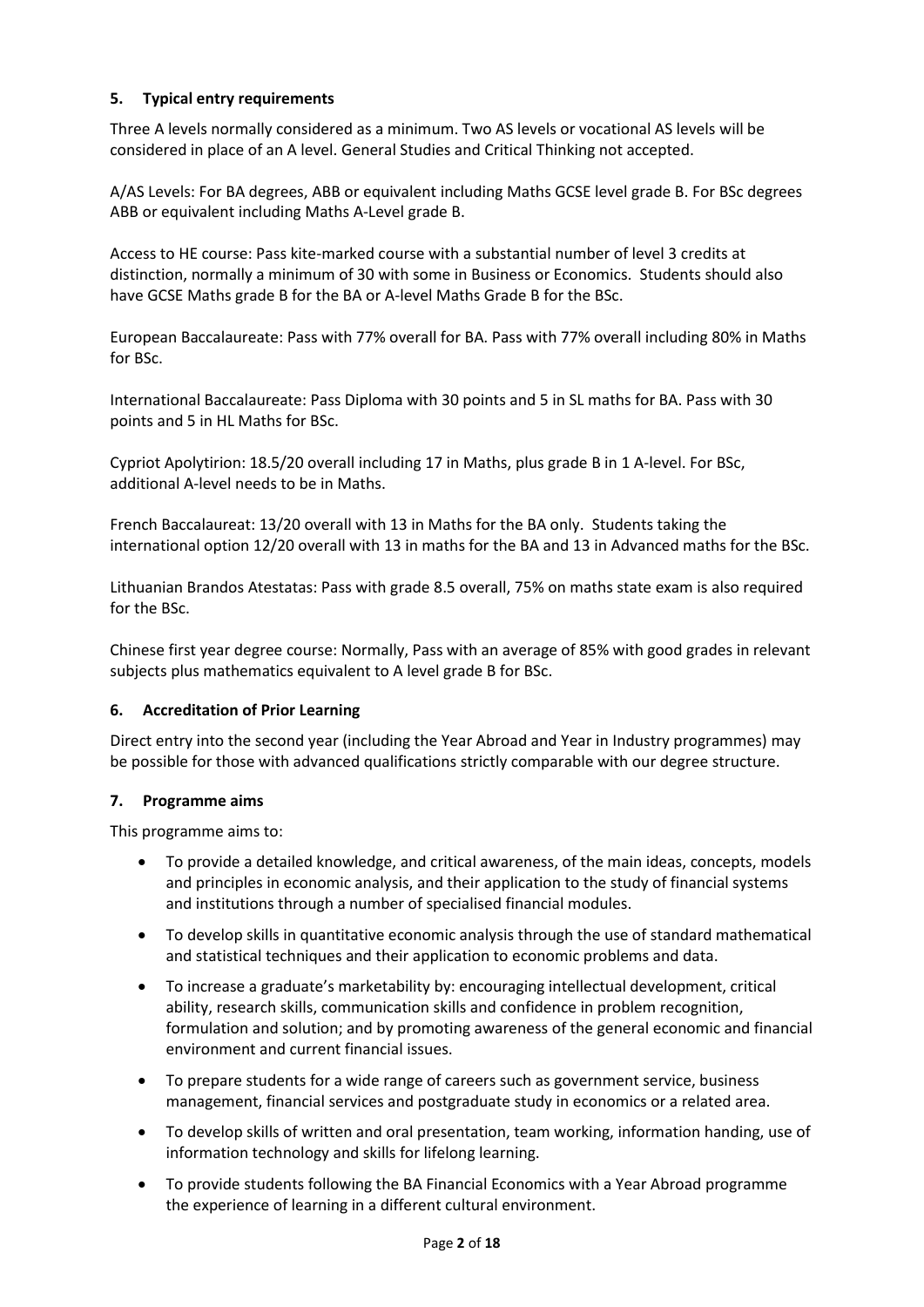- To provide students following the BA Financial Economics with a Year in Industry programme with opportunities to obtain relevant work experience and support them in developing a portfolio to demonstrate learning outcomes. Also to enable these students to learn directly about business and the professional application of their studies.
- To develop in students a detailed knowledge of core areas in financial economics at progressively rising levels of analytical and technical complexity.
- To introduce students to techniques of financial economics (such as derivatives pricing, risk management methods and portfolio management).
- To develop in students an ability to use financial software and data sources.

### **8. Reference points used to inform the programme specification**

- QAA Benchmarking Statement
- Framework for Higher Education Qualifications (FHEQ)
- UK Quality Code for Higher Education
- **University Learnin[g Strategy](https://www2.le.ac.uk/offices/sas2/quality/learnteach)**
- **[University Assessment Strategy](https://www2.le.ac.uk/offices/sas2/quality/learnteach)**
- University of Leicester Periodic Developmental Review Report
- External Examiners' reports (annual)
- United Nations Education for Sustainable Development Goals
- Student Destinations Data

### **9. Programme Outcomes**

Unless otherwise stated, programme outcomes apply to all awards specified in 1. Programme title(s).

#### **Discipline specific knowledge and competencies**

i) Mastery of an appropriate body of knowledge

| <b>Intended Learning</b>                                                                                                                    | <b>Teaching and Learning Methods</b>                                                                                         | <b>How Demonstrated?</b>                                                         |
|---------------------------------------------------------------------------------------------------------------------------------------------|------------------------------------------------------------------------------------------------------------------------------|----------------------------------------------------------------------------------|
| <b>Outcomes</b>                                                                                                                             |                                                                                                                              |                                                                                  |
| Demonstrate knowledge of<br>the principles underlying<br>economic and financial<br>analysis and core issues in<br>micro and macroeconomics. | Years 1, 2 and 3: Lectures,<br>tutorials, seminars, computer<br>classes, module outlines,<br>coursework, formative feedback. | Formative coursework,<br>summative coursework,<br>dissertation, exams, projects. |
| Describe standard<br>mathematical and statistical<br>techniques.                                                                            | Years 1, 2 and 3: Lectures,<br>tutorials, seminars, computer<br>classes, module outlines,<br>coursework, formative feedback. | Formative coursework,<br>summative coursework,<br>dissertation, exams, projects. |

#### ii) Understanding and application of key concepts and techniques

| <b>Intended Learning Outcomes</b> | <b>Teaching and Learning Methods</b> | <b>How Demonstrated?</b>       |
|-----------------------------------|--------------------------------------|--------------------------------|
| Explain economic and financial    | Years 1, 2 and 3: Lectures,          | Formative coursework,          |
| models and apply them             | tutorials, seminars, computer        | summative coursework,          |
| appropriately.                    | classes, module outlines,            | dissertation, exams, projects. |
|                                   | coursework, formative feedback.      |                                |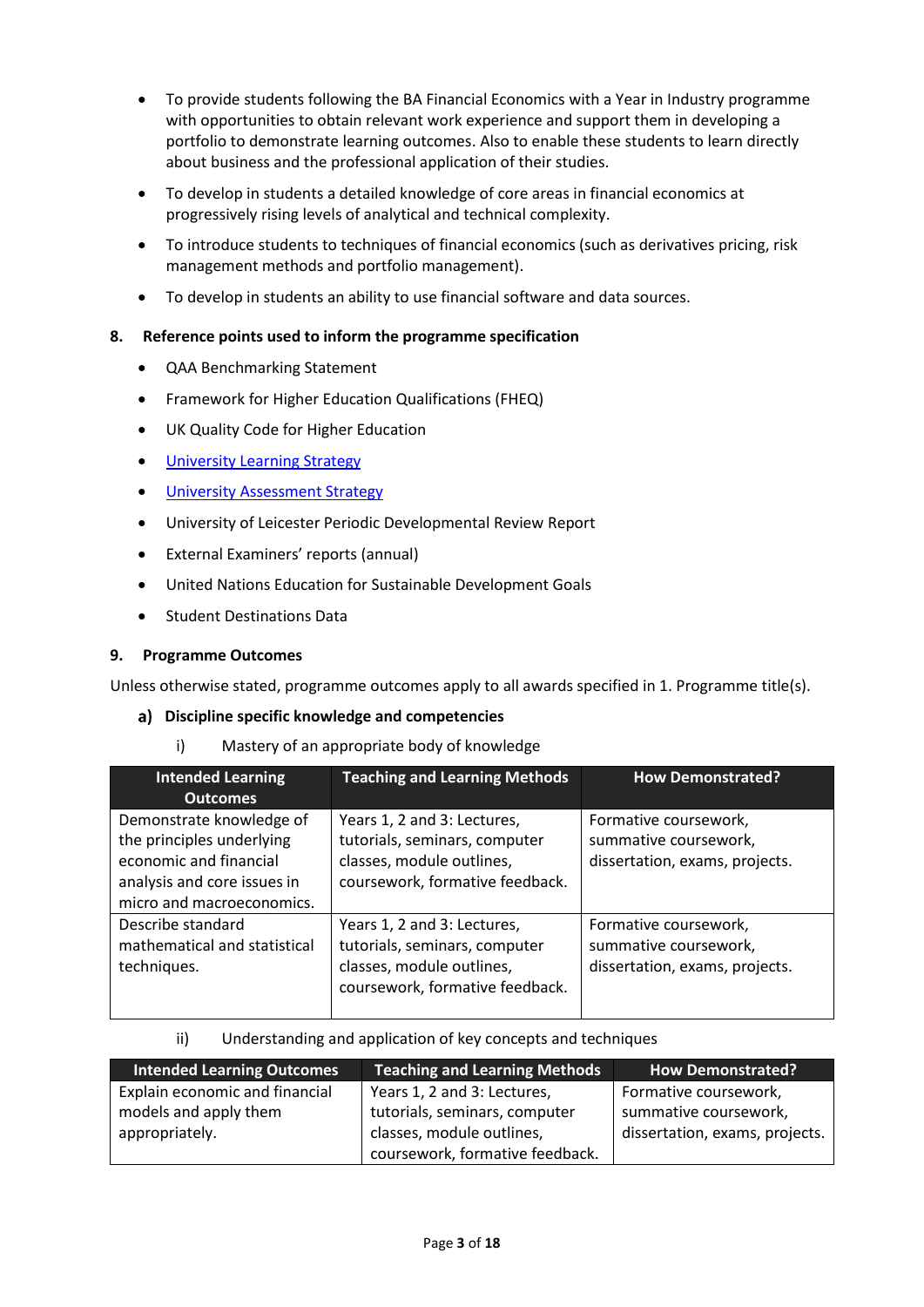| <b>Intended Learning Outcomes</b>                                                                                       | <b>Teaching and Learning Methods</b> | <b>How Demonstrated?</b>       |
|-------------------------------------------------------------------------------------------------------------------------|--------------------------------------|--------------------------------|
| Employ quantitative economic                                                                                            | Years 1, 2 and 3: Lectures,          | Formative coursework,          |
| and financial analysis.                                                                                                 | tutorials, seminars, computer        | summative coursework,          |
|                                                                                                                         | classes, module outlines,            | dissertation, exams, projects. |
|                                                                                                                         | coursework, formative feedback.      |                                |
| Demonstrate the ability to apply                                                                                        | Developing the ability to apply      | Reflective log, skills audit,  |
| economic/financial/mathematical                                                                                         | economic/financial/mathematical      | employer feedback and final    |
| theories and techniques in a                                                                                            | theories and concepts to real        | report/presentation (Year in   |
| work place setting (Year in                                                                                             | world situations within the work     | Industry variant only).        |
| Industry variant only)*                                                                                                 | environment (Year in Industry        |                                |
|                                                                                                                         | variant only).                       |                                |
| *The extent to which a student will have the<br>opportunity to do this will vary according to the type<br>of placement. |                                      |                                |

iii) Critical analysis of key issues

| <b>Intended Learning</b><br><b>Outcomes</b>                                                     | <b>Teaching and Learning Methods</b>                                                                                         | <b>How Demonstrated?</b>                                                         |
|-------------------------------------------------------------------------------------------------|------------------------------------------------------------------------------------------------------------------------------|----------------------------------------------------------------------------------|
| Critically analyse economic<br>and financial arguments and<br>relate them to current<br>issues. | Years 1, 2 and 3: Lectures,<br>tutorials, seminars, computer<br>classes, module outlines,<br>coursework, formative feedback. | Formative coursework,<br>summative coursework,<br>dissertation, exams, projects. |

iv) Clear and concise presentation of material

| <b>Intended Learning</b><br><b>Outcomes</b>                                              | <b>Teaching and Learning Methods</b>                                                                                         | <b>How Demonstrated?</b>                                                         |
|------------------------------------------------------------------------------------------|------------------------------------------------------------------------------------------------------------------------------|----------------------------------------------------------------------------------|
| Produce clear and concise<br>economic/financial<br>economic arguments and<br>models.     | Years 1, 2 and 3: Lectures,<br>tutorials, seminars, computer<br>classes, module outlines,<br>coursework, formative feedback. | Formative coursework,<br>summative coursework,<br>dissertation, exams, projects. |
| Produce clear and concise<br>quantitative<br>economic/financial analysis<br>and results. | Years 1, 2 and 3: Lectures,<br>tutorials, seminars, computer<br>classes, module outlines,<br>coursework, formative feedback. | Formative coursework,<br>summative coursework,<br>dissertation, exams, projects. |
| Write an extended original<br>research report.                                           | Years 1, 2 and 3: Lectures,<br>tutorials, seminars, computer<br>classes, module outlines,<br>coursework, formative feedback. | Formative coursework,<br>summative coursework,<br>dissertation, exams, projects. |

v) Critical appraisal of evidence with appropriate insight

| <b>Intended Learning</b><br><b>Outcomes</b>                                          | <b>Teaching and Learning Methods</b>                                                                                         | <b>How Demonstrated?</b>                                                         |
|--------------------------------------------------------------------------------------|------------------------------------------------------------------------------------------------------------------------------|----------------------------------------------------------------------------------|
| Critically appraise relevant<br>economic/financial research.                         | Years 1, 2 and 3: Lectures,<br>tutorials, seminars, computer<br>classes, module outlines,<br>coursework, formative feedback. | Formative coursework,<br>summative coursework,<br>dissertation, exams, projects. |
| Critically appraise the results<br>from quantitative<br>economic/financial analysis. | Years 1, 2 and 3: Lectures,<br>tutorials, seminars, computer<br>classes, module outlines,<br>coursework, formative feedback. | Formative coursework,<br>summative coursework,<br>dissertation, exams, projects. |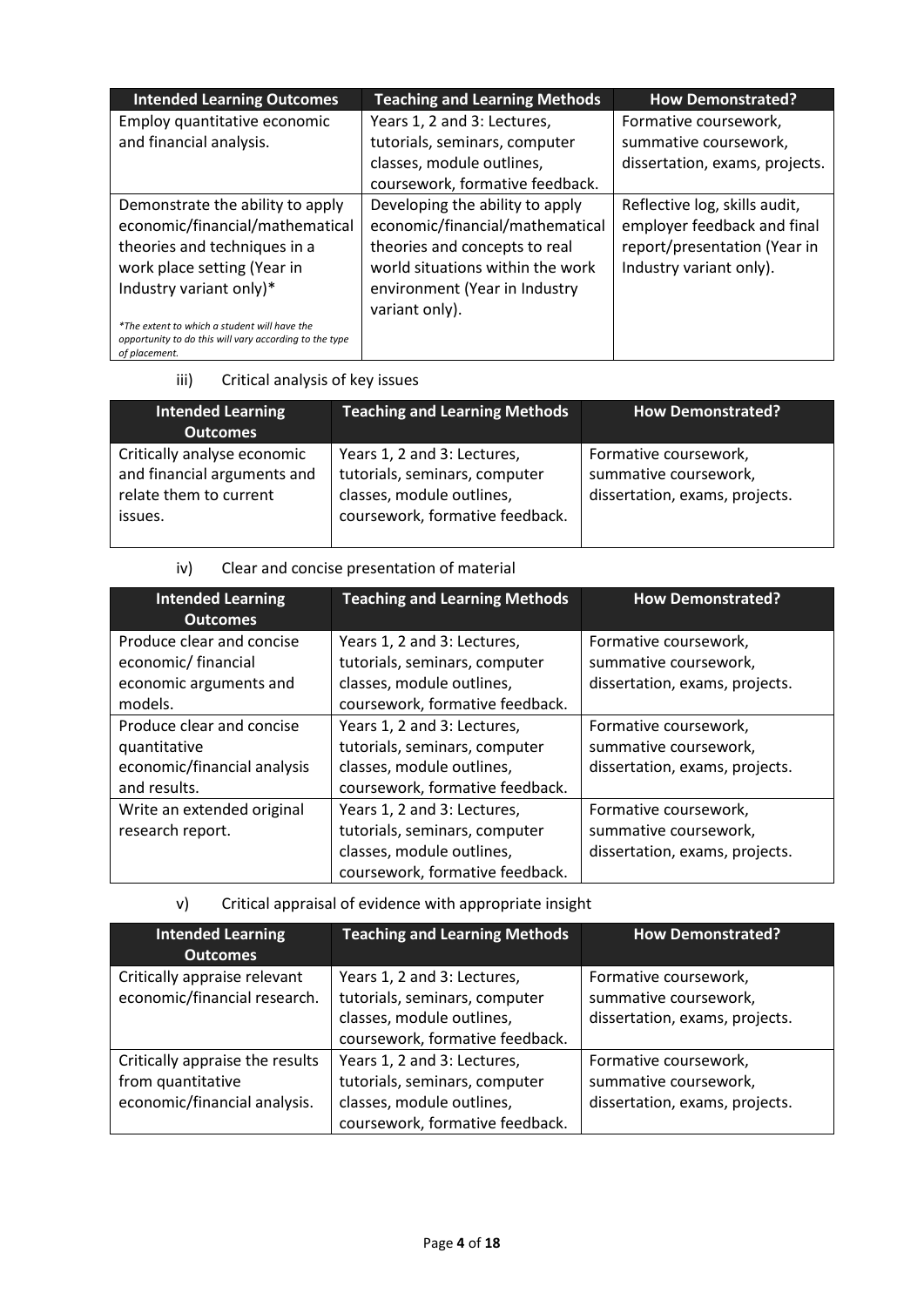## vi) Other discipline specific competencies

| <b>Intended Learning</b><br><b>Outcomes</b> | <b>Teaching and Learning Methods</b> | <b>How Demonstrated?</b> |
|---------------------------------------------|--------------------------------------|--------------------------|
| N/A                                         | N/A                                  | N/A                      |

## **b)** Transferable skills

i) Oral communication

| <b>Intended Learning</b><br><b>Outcomes</b>                       | <b>Teaching and Learning Methods</b>                              | <b>How Demonstrated?</b>                           |
|-------------------------------------------------------------------|-------------------------------------------------------------------|----------------------------------------------------|
| Prepare and present<br>concepts, arguments or<br>analysis orally. | Year 1: Induction programme<br>and Study Skills Support material. | Formative contributions to<br>tutorials, seminars. |
|                                                                   | Years 2 and 3: Training sessions<br>on oral presentation skills.  | Summative in the dissertation.                     |
|                                                                   | Year 3: Individual presentation.                                  |                                                    |
|                                                                   | Years 1, 2 and 3: Tutorials,<br>seminars.                         |                                                    |
| Produce clear visual aids to                                      | Year 1: Induction programme                                       | Formative contributions to                         |
| accompany an oral<br>presentation.                                | and Study Skills Support material.                                | tutorials, seminars.                               |
|                                                                   | Years 2 and 3: Training sessions                                  | Summative in the dissertation.                     |
|                                                                   | on oral presentation skills.                                      |                                                    |
|                                                                   | Year 3: Individual presentation.                                  |                                                    |
|                                                                   | Years 1, 2 and 3: Tutorials,                                      |                                                    |
|                                                                   | seminars.                                                         |                                                    |
| Application of oral                                               | Developing oral communication                                     | Reflective log and final                           |
| communication skills within                                       | skills in the work environment                                    | report/presentation (Year in                       |
| the work environment and in                                       | (Year in Industry variant only).                                  | Industry variant only).                            |
| presentations (Year in                                            |                                                                   |                                                    |
| Industry variant only).                                           |                                                                   |                                                    |

### ii) Written communication

| <b>Intended Learning</b><br><b>Outcomes</b>                                                                                                | <b>Teaching and Learning Methods</b>                                                                                              | <b>How Demonstrated?</b>                                                                                                |
|--------------------------------------------------------------------------------------------------------------------------------------------|-----------------------------------------------------------------------------------------------------------------------------------|-------------------------------------------------------------------------------------------------------------------------|
| Produce clearly written<br>material with appropriate<br>use of evidence.                                                                   | Year 1: Induction Programme.<br>Year 2: Group and individual<br>projects.                                                         | Formative coursework.<br>Summative coursework,<br>dissertation, exams, projects.                                        |
|                                                                                                                                            | Years 1, 2 and 3: Lectures,<br>tutorials, seminars, coursework,<br>formative feedback, module<br>outlines.                        |                                                                                                                         |
| Application of written<br>communication skills within<br>the work environment and in<br>report writing (Year in<br>Industry variant only). | Developing IT skills in the work<br>environment through project<br>work and student portfolio (Year<br>in Industry variant only). | Reflective log, skills audit,<br>employer feedback and final<br>report/presentation (Year in<br>Industry variant only). |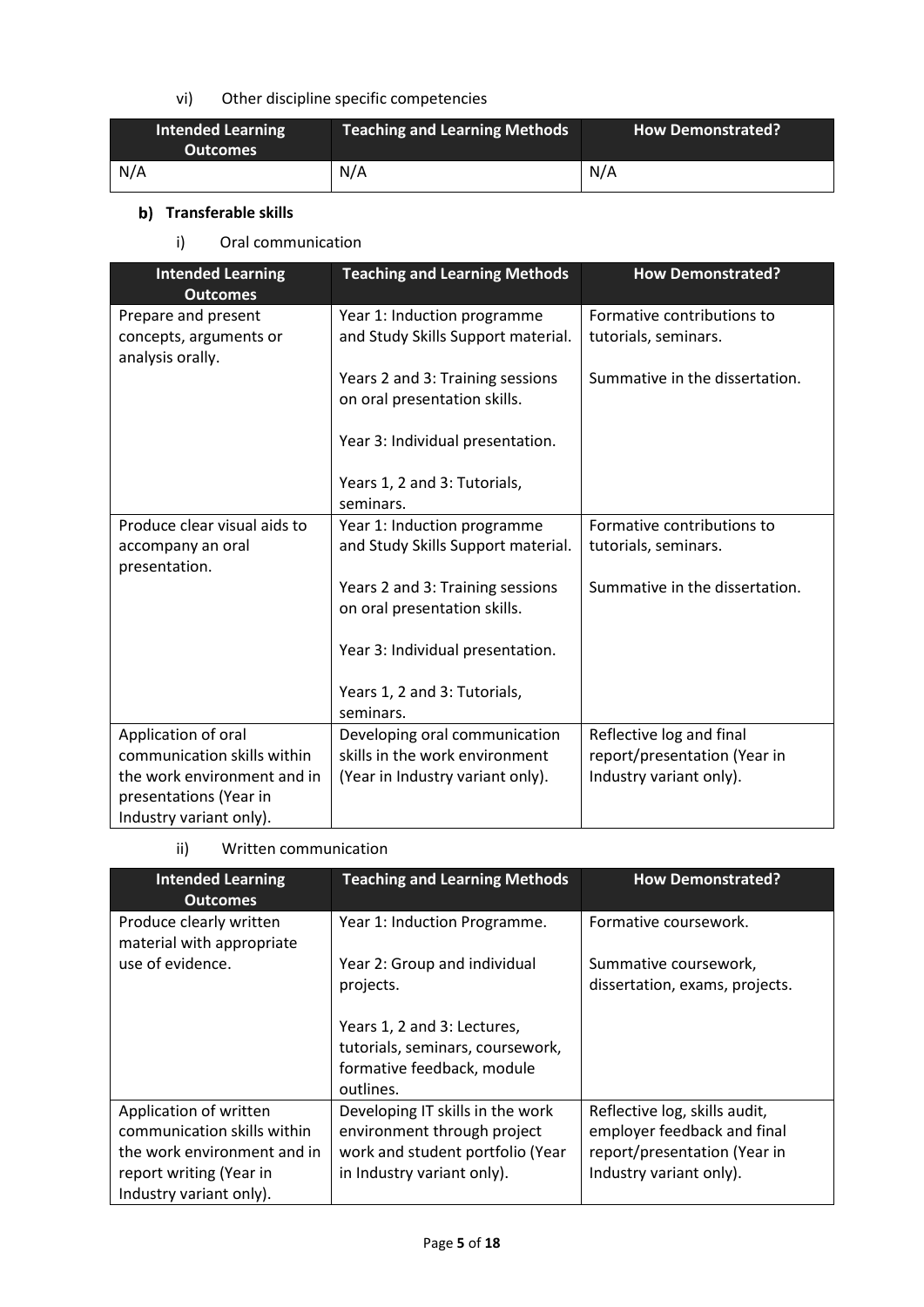iii) Information technology

| <b>Intended Learning</b><br><b>Outcomes</b>                | <b>Teaching and Learning Methods</b>                           | <b>How Demonstrated?</b>                                |
|------------------------------------------------------------|----------------------------------------------------------------|---------------------------------------------------------|
| Use word processing in the<br>preparation of written work. | Year 1: Induction Programme.                                   | Formative computer classes.                             |
|                                                            | Years 1 and 2: Computer classes,                               | Summative in projects,                                  |
|                                                            | module outlines, coursework,                                   | dissertation.                                           |
|                                                            | projects.                                                      |                                                         |
|                                                            | Year 3: Dissertation.                                          |                                                         |
| Use the internet to access<br>appropriate information.     | Year 1: Induction Programme.                                   | Formative computer classes.                             |
|                                                            | Years 1 and 2: Computer classes,                               | Summative in projects,                                  |
|                                                            | module outlines, coursework,<br>projects.                      | dissertation.                                           |
|                                                            | Year 3: Dissertation.                                          |                                                         |
| Use spreadsheets for data<br>presentation and analysis.    | Year 1: Induction Programme.                                   | Formative computer classes.                             |
|                                                            | Years 1 and 2: Computer classes,                               | Summative in projects,                                  |
|                                                            | module outlines, coursework,<br>projects.                      | dissertation.                                           |
|                                                            | Year 3: Dissertation.                                          |                                                         |
| Use specialist packages for<br>statistical analysis.       | Year 1: Induction Programme.                                   | Formative computer classes.                             |
|                                                            | Years 1 and 2: Computer classes,                               | Summative in projects,                                  |
|                                                            | module outlines, coursework,                                   | dissertation.                                           |
|                                                            | projects.                                                      |                                                         |
|                                                            | Year 3: Dissertation.                                          |                                                         |
| Application of information                                 | Developing IT skills in the work                               | Reflective log, skills audit,                           |
| technology skills within the                               | environment through project                                    | employer feedback and final                             |
| work environment and in<br>presentation (Year in           | work and student portfolio (Year<br>in Industry variant only). | report/presentation (Year in<br>Industry variant only). |
| Industry variant only).                                    |                                                                |                                                         |

## iv) Numeracy

| <b>Intended Learning</b><br><b>Outcomes</b>                          | <b>Teaching and Learning Methods</b>                                                               | <b>How Demonstrated?</b>                   |
|----------------------------------------------------------------------|----------------------------------------------------------------------------------------------------|--------------------------------------------|
| Employ general numerical,<br>mathematical and statistical<br>skills. | Years 1 and 2: Lectures, tutorials,<br>seminars, computer classes,<br>module outlines, coursework, | Formative coursework, computer<br>classes. |
|                                                                      | formative feedback.                                                                                | Summative coursework, exams,<br>projects.  |
|                                                                      | Year 2: Group and individual<br>projects.                                                          |                                            |
| Application of numeracy                                              | Developing numeracy skills in the                                                                  | Reflective log, skills audit,              |
| skills within the work                                               | work environment through                                                                           | employer feedback and final                |
| environment (Year in                                                 | project work (Year in Industry                                                                     | report/presentation (Year in               |
| Industry variant only).                                              | variant only).                                                                                     | Industry variant only).                    |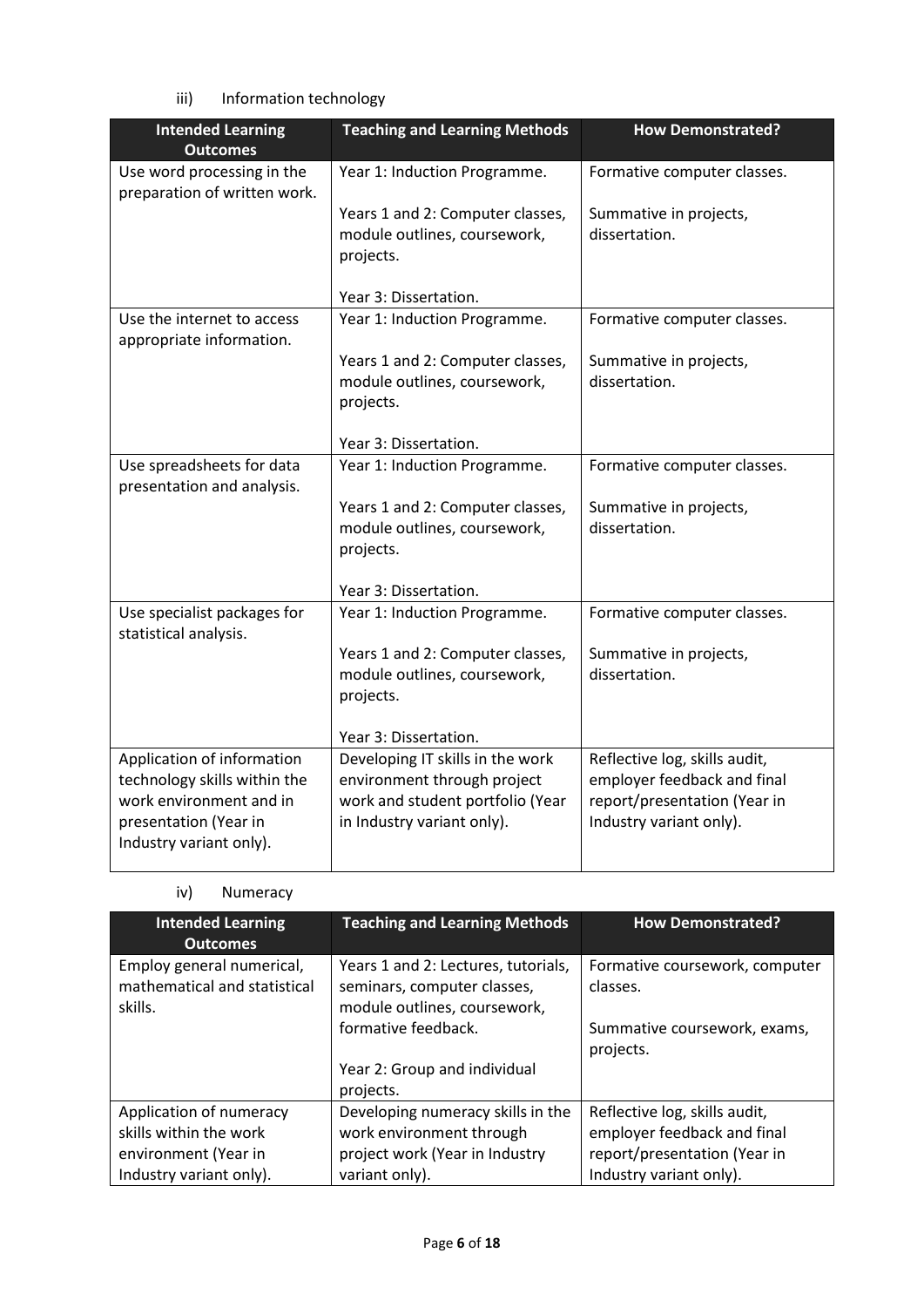## v) Team working

| <b>Intended Learning</b><br><b>Outcomes</b>            | <b>Teaching and Learning Methods</b>                                                                                             | <b>How Demonstrated?</b>                                                                    |
|--------------------------------------------------------|----------------------------------------------------------------------------------------------------------------------------------|---------------------------------------------------------------------------------------------|
| Demonstrate basic team<br>working skills.              | Year 2: Training session on team<br>working skills, group project<br>Years 1, 2 and 3: Tutorials,<br>seminars, computer classes. | Formative tutorials, seminars,<br>computer classes.<br>Summative in second year<br>modules. |
|                                                        |                                                                                                                                  |                                                                                             |
| Application of team building<br>skills within the work | Developing team building skills in<br>the work environment through                                                               | Reflective log, skills audit,<br>employer feedback and final                                |
| environment (Year in                                   | project work (Year in Industry                                                                                                   | report/presentation (Year in                                                                |
| Industry variant only).                                | variant only).                                                                                                                   | Industry variant only).                                                                     |

vi) Problem solving

| <b>Intended Learning</b><br><b>Outcomes</b>                                                                 | <b>Teaching and Learning Methods</b>                                                                                                                                                       | <b>How Demonstrated?</b>                                                                                               |
|-------------------------------------------------------------------------------------------------------------|--------------------------------------------------------------------------------------------------------------------------------------------------------------------------------------------|------------------------------------------------------------------------------------------------------------------------|
| Demonstrate problem<br>formulation and solution.                                                            | Years 1, 2 and 3: Lectures,<br>tutorials, seminars, computer<br>classes, module outlines,                                                                                                  | Formative coursework, computer<br>classes.                                                                             |
|                                                                                                             | coursework, formative feedback.                                                                                                                                                            | Summative coursework,<br>dissertation, exams, projects.                                                                |
|                                                                                                             | Year 2: Group and individual<br>projects.                                                                                                                                                  |                                                                                                                        |
|                                                                                                             | Year 3: Dissertation.                                                                                                                                                                      |                                                                                                                        |
| Application of problem<br>solving skills within the work<br>environment (Year in<br>Industry variant only). | Developing problem solving skills<br>in the work environment through<br>project work and applying<br>theories and concepts to real<br>world situations (Year in Industry<br>Variant only). | Reflective log, skills audit,<br>employer feedback and final<br>report/presentation (Year in<br>Industry variant only) |

## vii) Information handling

| <b>Intended Learning</b><br><b>Outcomes</b>                                                                      | <b>Teaching and Learning Methods</b>                                                                                         | <b>How Demonstrated?</b>                                                                                                |
|------------------------------------------------------------------------------------------------------------------|------------------------------------------------------------------------------------------------------------------------------|-------------------------------------------------------------------------------------------------------------------------|
| Find and use appropriate<br>information from a variety of<br>sources.                                            | Years 1, 2 and 3: Lectures,<br>tutorials, seminars, computer<br>classes, module outlines,<br>coursework, formative feedback. | Formative coursework, computer<br>classes.<br>Summative coursework,<br>dissertation, exams, projects.                   |
|                                                                                                                  | Year 2: Group and individual<br>projects.                                                                                    |                                                                                                                         |
| Application of information<br>handling skills within the<br>work environment (Year in<br>Industry variant only). | Developing data handling in the<br>work environment through<br>project work (Year in Industry<br>variant only).              | Reflective log, skills audit,<br>employer feedback and final<br>report/presentation (Year in<br>Industry variant only). |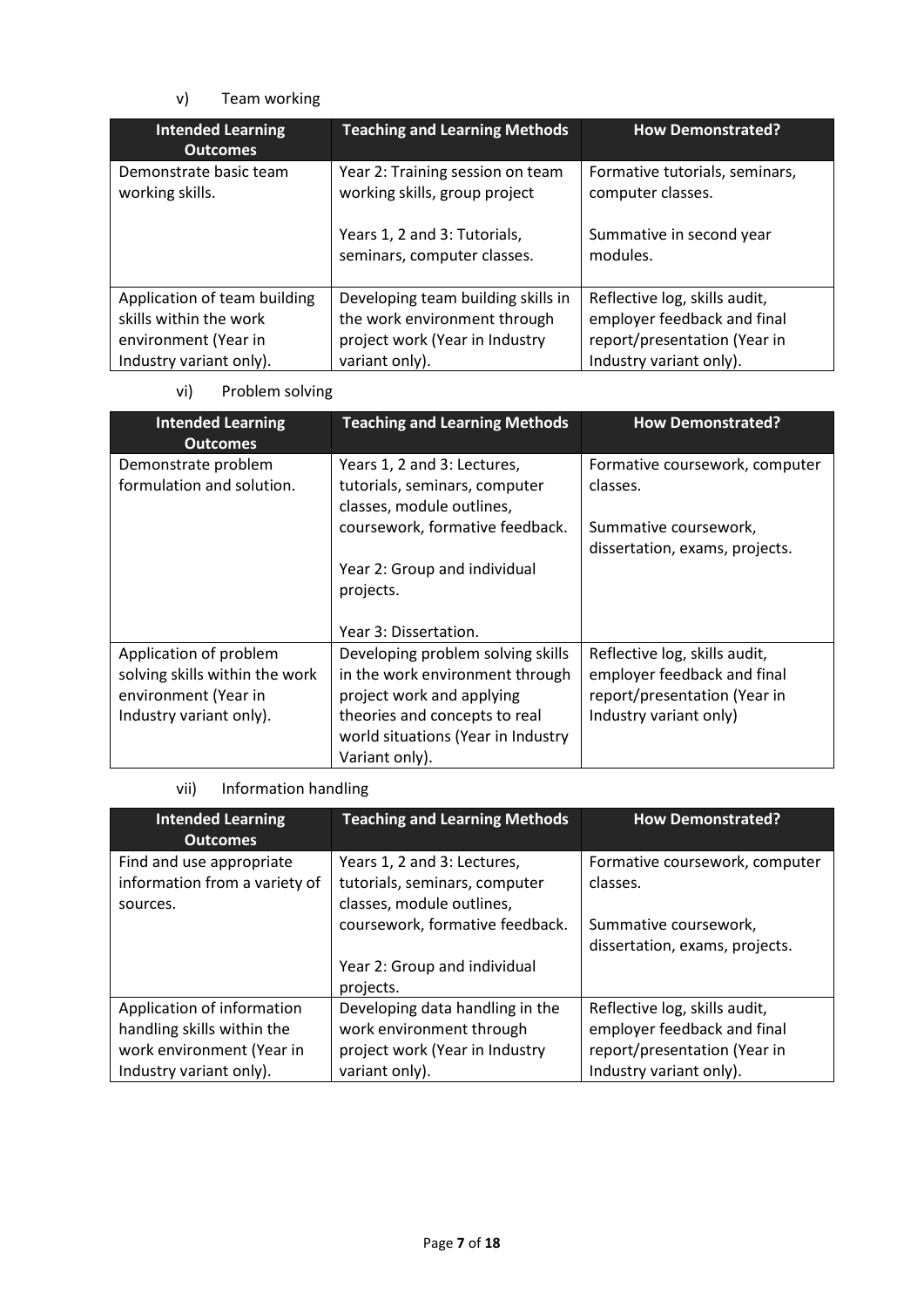viii) Skills for lifelong learning

| <b>Intended Learning</b>    | <b>Teaching and Learning Methods</b> | <b>How Demonstrated?</b>                          |
|-----------------------------|--------------------------------------|---------------------------------------------------|
| <b>Outcomes</b>             |                                      |                                                   |
| Collect and apply new ideas | Year 1: Induction Programme          | Formative coursework, computer                    |
| and concepts.               | and Study Skills Support material.   | classes, contributions to tutorials,              |
|                             |                                      | seminars.                                         |
|                             | Years 1, 2 and 3: Lectures,          |                                                   |
|                             | tutorials, seminars, computer        | Summative coursework,                             |
|                             | classes, module outlines,            | dissertation, exams, projects.                    |
|                             | coursework, formative feedback.      |                                                   |
|                             | Year 2: Group and individual         |                                                   |
|                             | projects.                            |                                                   |
|                             |                                      |                                                   |
|                             | Year 3: Dissertation.                |                                                   |
| Combine new knowledge       | Year 1: Induction Programme          | Formative coursework, computer                    |
| and techniques with prior   | and Study Skills Support material.   | classes, contributions to tutorials,              |
| understanding.              |                                      | seminars.                                         |
|                             | Years 1, 2 and 3: Lectures,          |                                                   |
|                             | tutorials, seminars, computer        | Summative coursework,                             |
|                             | classes, module outlines,            | dissertation, exams, projects.                    |
|                             | coursework, formative feedback.      |                                                   |
|                             |                                      |                                                   |
|                             | Year 2: Group and individual         |                                                   |
|                             | projects.                            |                                                   |
|                             |                                      |                                                   |
|                             | Year 3: Dissertation.                |                                                   |
| Demonstrate and produce     | Year 1: Induction Programme          | Formative coursework, computer                    |
| independent work.           | and Study Skills Support material.   | classes, contributions to tutorials,<br>seminars. |
|                             | Years 1, 2 and 3: Lectures,          |                                                   |
|                             | tutorials, seminars, computer        | Summative coursework,                             |
|                             | classes, module outlines,            | dissertation, exams, projects.                    |
|                             | coursework, formative feedback.      |                                                   |
|                             | Year 2: Group and individual         |                                                   |
|                             | projects.                            |                                                   |
|                             |                                      |                                                   |
|                             | Year 3: Dissertation.                |                                                   |
| Demonstrate time            | Year 1: Induction Programme          | Formative coursework, computer                    |
| management skills through   | and Study Skills Support material.   | classes, contributions to tutorials,              |
| adhering to deadlines.      |                                      | seminars.                                         |
|                             | Years 1, 2 and 3: Lectures,          |                                                   |
|                             | tutorials, seminars, computer        | Summative coursework,                             |
|                             | classes, module outlines,            | dissertation, exams, projects.                    |
|                             | coursework, formative feedback.      |                                                   |
|                             |                                      |                                                   |
|                             | Year 2: Group and individual         |                                                   |
|                             | projects.                            |                                                   |
|                             | Year 3: Dissertation.                |                                                   |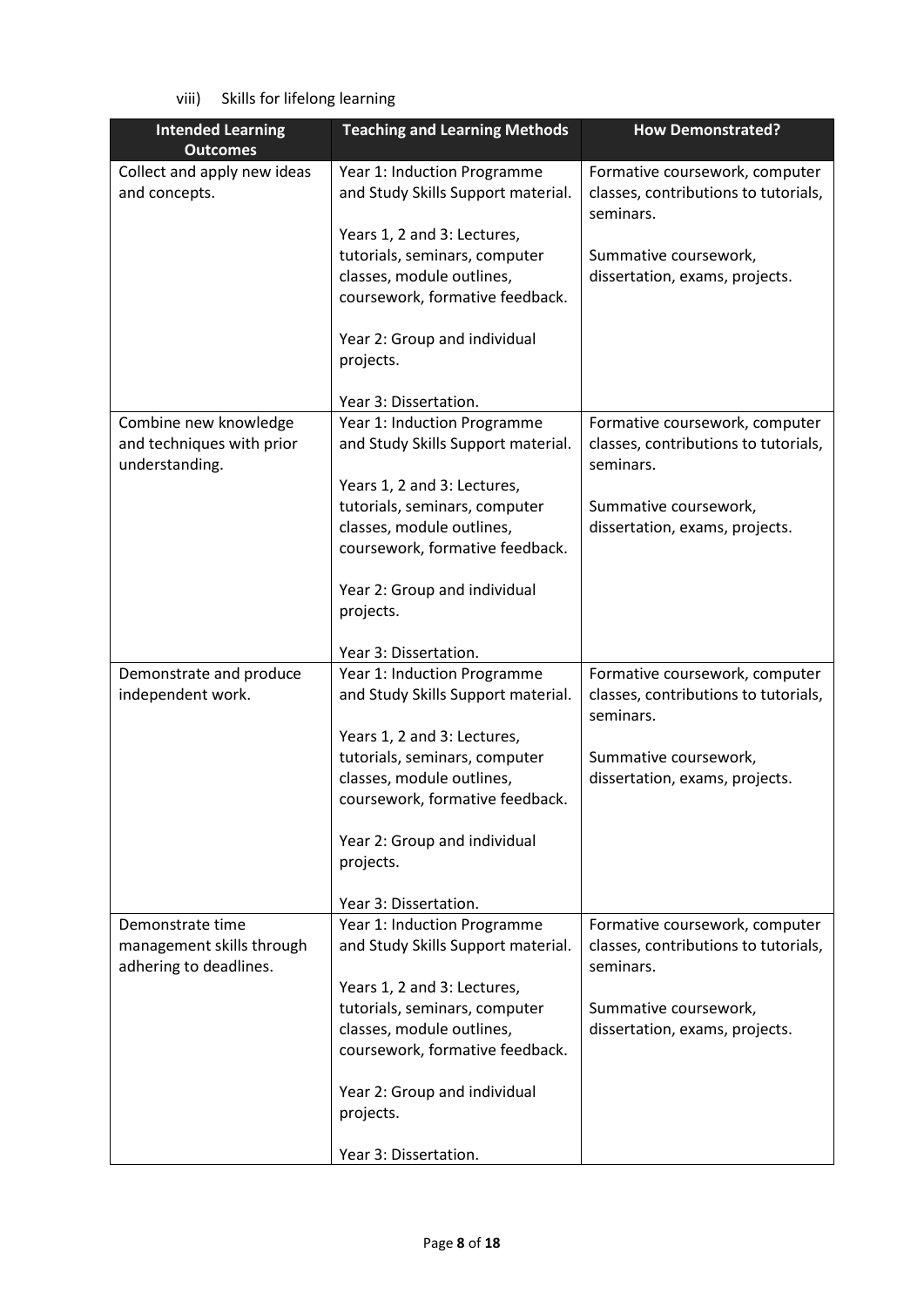| <b>Intended Learning</b><br><b>Outcomes</b>                                                                                                                                    | <b>Teaching and Learning Methods</b>                                                                                                                                                                                                                                    | <b>How Demonstrated?</b>                                                                                                                       |
|--------------------------------------------------------------------------------------------------------------------------------------------------------------------------------|-------------------------------------------------------------------------------------------------------------------------------------------------------------------------------------------------------------------------------------------------------------------------|------------------------------------------------------------------------------------------------------------------------------------------------|
| Use a variety of sources of<br>knowledge appropriately.                                                                                                                        | Year 1: Induction Programme<br>and Study Skills Support material.<br>Years 1, 2 and 3: Lectures,<br>tutorials, seminars, computer<br>classes, module outlines,<br>coursework, formative feedback.<br>Year 2: Group and individual<br>projects.<br>Year 3: Dissertation. | Formative coursework, computer<br>classes, contributions to tutorials,<br>seminars.<br>Summative coursework,<br>dissertation, exams, projects. |
| Demonstrate ability to learn<br>in a different cultural<br>environment (Year Abroad<br>variant only).                                                                          |                                                                                                                                                                                                                                                                         |                                                                                                                                                |
| Application of a variety of<br>employability and<br>transferable skills (some<br>outlined already above)<br>within the work environment<br>(Year in Industry variant<br>only). | Developing a variety of<br>employability and transferable<br>skills through responsibilities<br>associated with their work<br>placement (Year in Industry<br>variant only).                                                                                             | Reflective log, skills audit,<br>employer feedback and final<br>report/presentation (Year in<br>Industry variant only).                        |
| Demonstrate the ability to<br>think reflectively about<br>personal and professional<br>development (Year in<br>Industry variant only).                                         | Developing a variety of<br>employability and transferable<br>skills through responsibilities<br>associated with their work<br>placement (Year in Industry<br>variant only).                                                                                             | Reflective log, skills audit,<br>employer feedback and final<br>report/presentation (Year in<br>Industry variant only).                        |
| Demonstrate professional<br>behaviour in the work<br>environment (Year in<br>Industry Variant only).                                                                           | Developing a variety of<br>employability and transferable<br>skills through responsibilities<br>associated with their work<br>placement (Year in Industry<br>variant only).                                                                                             | Reflective log, skills audit,<br>employer feedback and final<br>report/presentation (Year in<br>Industry variant only).                        |

## **10. Progression points**

This programme follows the standard Scheme of Progression set out in **Senate Regulations** - see the version of Senate Regulation 5 governing undergraduate programmes relevant to the year of entry. In order to proceed to the second year of their studies, students must have passed, with a mark of at least 35% (and an overall credit weighted average of 40% during the year), all core modules. It should be noted that no first year students can proceed and resit.

In cases where a student has failed to meet a requirement to progress he or she will be required to withdraw from the course.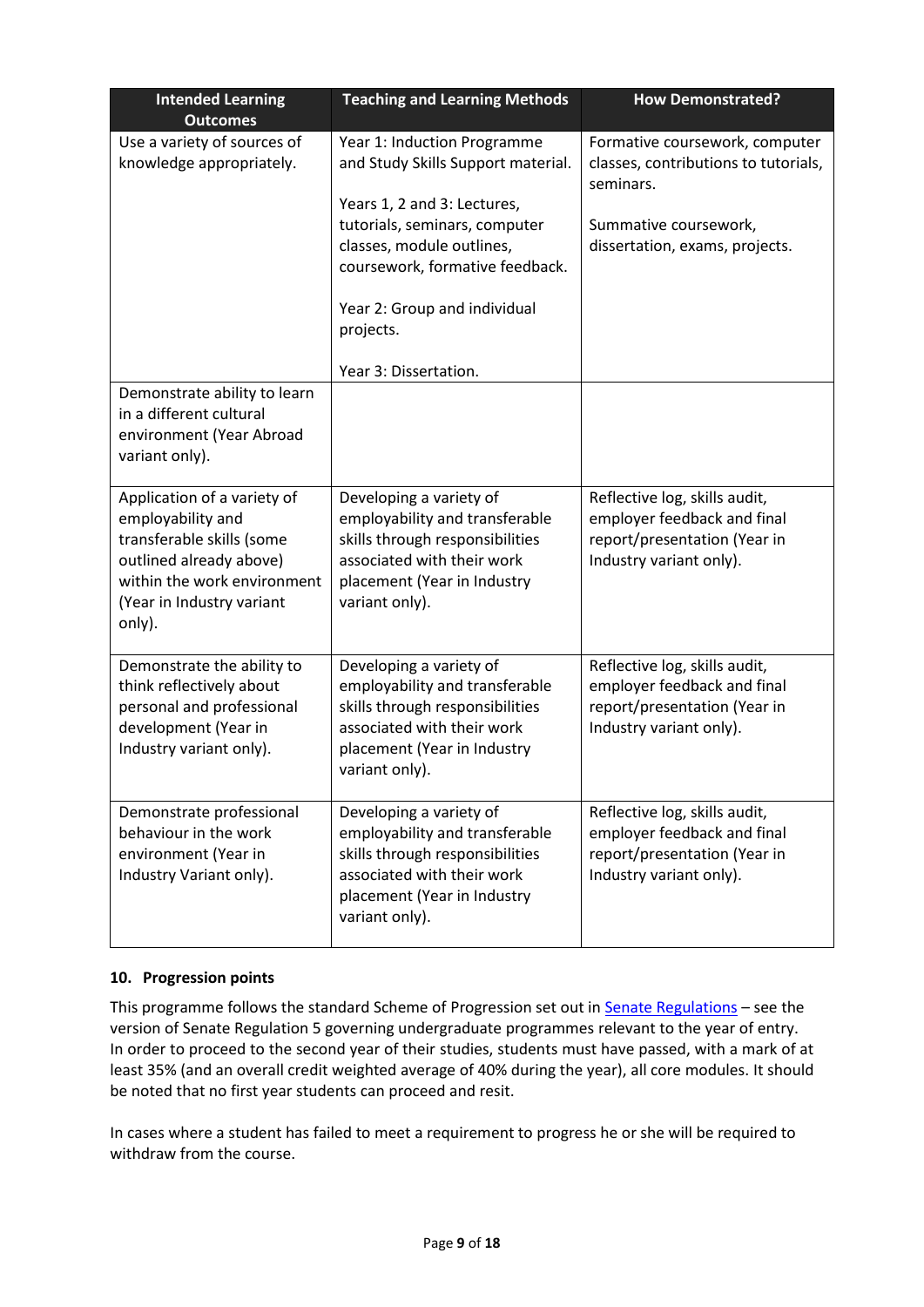For the Year Abroad variants, students will not be admitted directly to these programmes but will be able to transfer to the programme on application for a year abroad during the second year of the BA Financial Economics programme under the following conditions:

- Have an overall average of 55 or higher in the first year
- Must obtain at least an overall average of 60 or higher in semester one of the second year.
- Must not be carrying any failed modules at the end of the summer examination period of the second year
- Must be able to attend the full year abroad (at the host institution until August and may be required to start there mid-September the previous year)
- Accept responsibility as an ambassador of the University.

For the Year in Industry variants, students will not be admitted directly to these programmes but will be able to transfer to the programme during the second year BA Financial Economics programme under the following conditions:

- Have an overall average of 55 or higher in the first year
- Must not carry any failed modules forward into year 2
- Must have secured a role and the required due diligence has been completed by ULSB to formally confirm that the placement is suitable

#### **Course transfers**

N/A

#### **11. Criteria for award and classification**

This programme follows the standard scheme of undergraduate award and classification set out in [Senate Regulations](http://www.le.ac.uk/senate-regulations) – see the version of *Senate Regulation 5 governing undergraduate programmes* relevant to the year of entry.

#### **12. Special features**

This programme is delivered through a blended learning mode of delivery which can be accessed either on campus or online. All taught content and autonomous independent learning activities can be accessed through on-line learning platforms, whilst seminar discussions and dialogic activity will be delivered either on-line through interactive synchronous learning opportunities or in person on campus. Students are able to switch between on-campus learning or on-line learning on a semesterby-semester basis.

In addition:

- A four-day induction programme in the first week of Year 1.
- A formal employability skills development programme in year 1
- Study of core financial economics modules in Years 2 and 3 with progressively rising levels of analytical and technical complexity, as well as microeconomic and macroeconomic analysis.
- Provision of a broad range of optional modules, diverse in their subject areas and modes of analysis, to enable students to pursue their chosen specialist interests.
- Development of learning and communication skills in groups of various sizes.
- Academic supervision of an extended research project, in an economics-related topic of the students' own choosing, resulting in a professional-style written dissertation.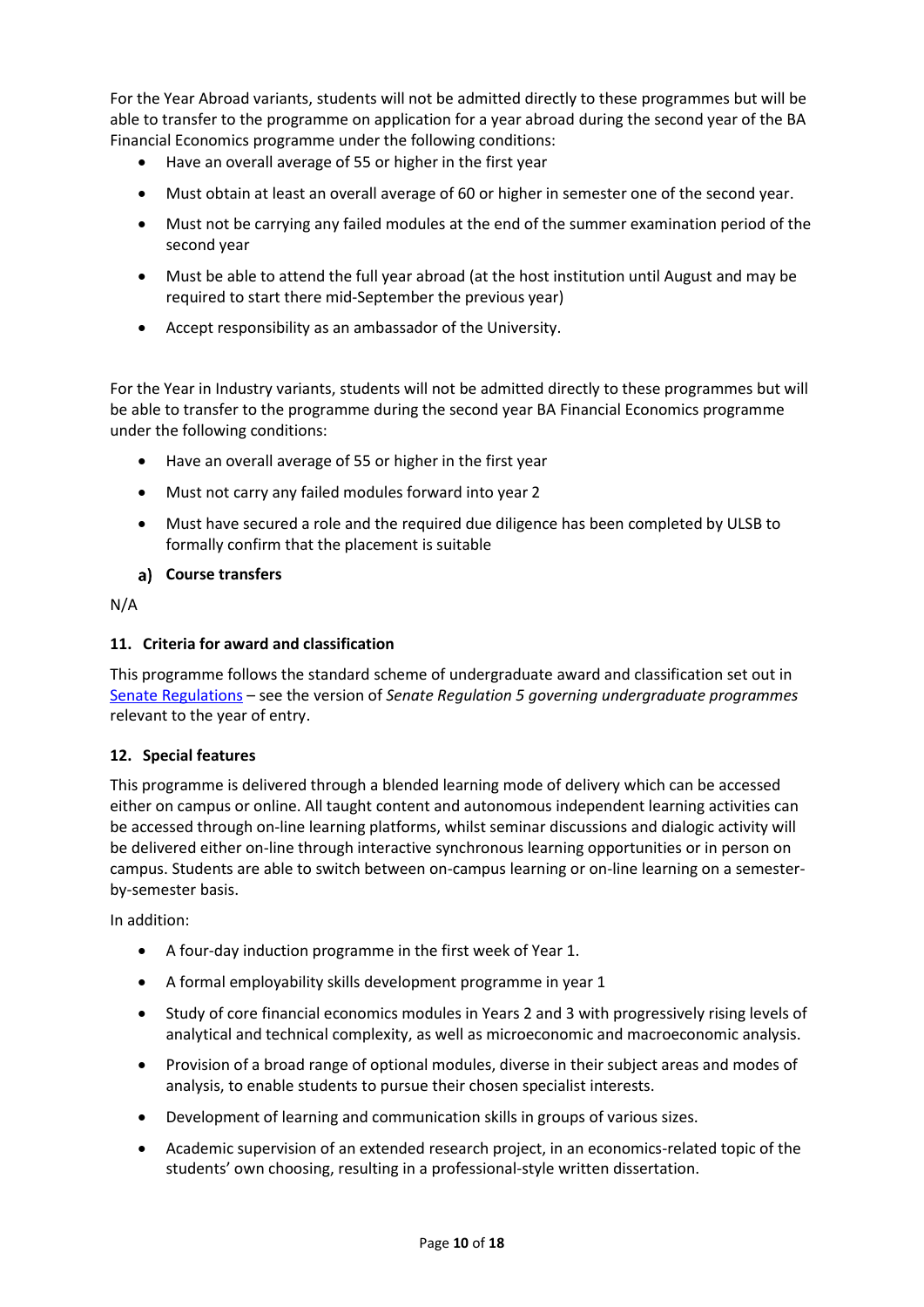- The option of a four-year 'with a Year Abroad' degree programme, with a third year spent studying at an overseas partner University either in a foreign language or in English (see below).
- The option of a four-year 'with a Year in Industry' degree programme (see below).

#### **13. Indications of programme quality**

- University Academic Review
- External examiners' reports
- First Destination careers statistics
- Exemptions from professional exams (subject to satisfactory completion of certain modules):
- Association of Chartered Certified Accountants (ACCA)
- Chartered Institute of Management Accountants (CIMA)
- Institute of Chartered Accountants
- Chartered Institute of Public Finance & Accountancy (CIPFA)
- Institute of Actuaries
- Chartered Insurance Institute

#### **14. External Examiner(s) reports**

The details of the External Examiner(s) for this programme and the most recent External Examiners' reports for this programme can be found at [exampapers@Leicester](https://exampapers.le.ac.uk/) [log-in required]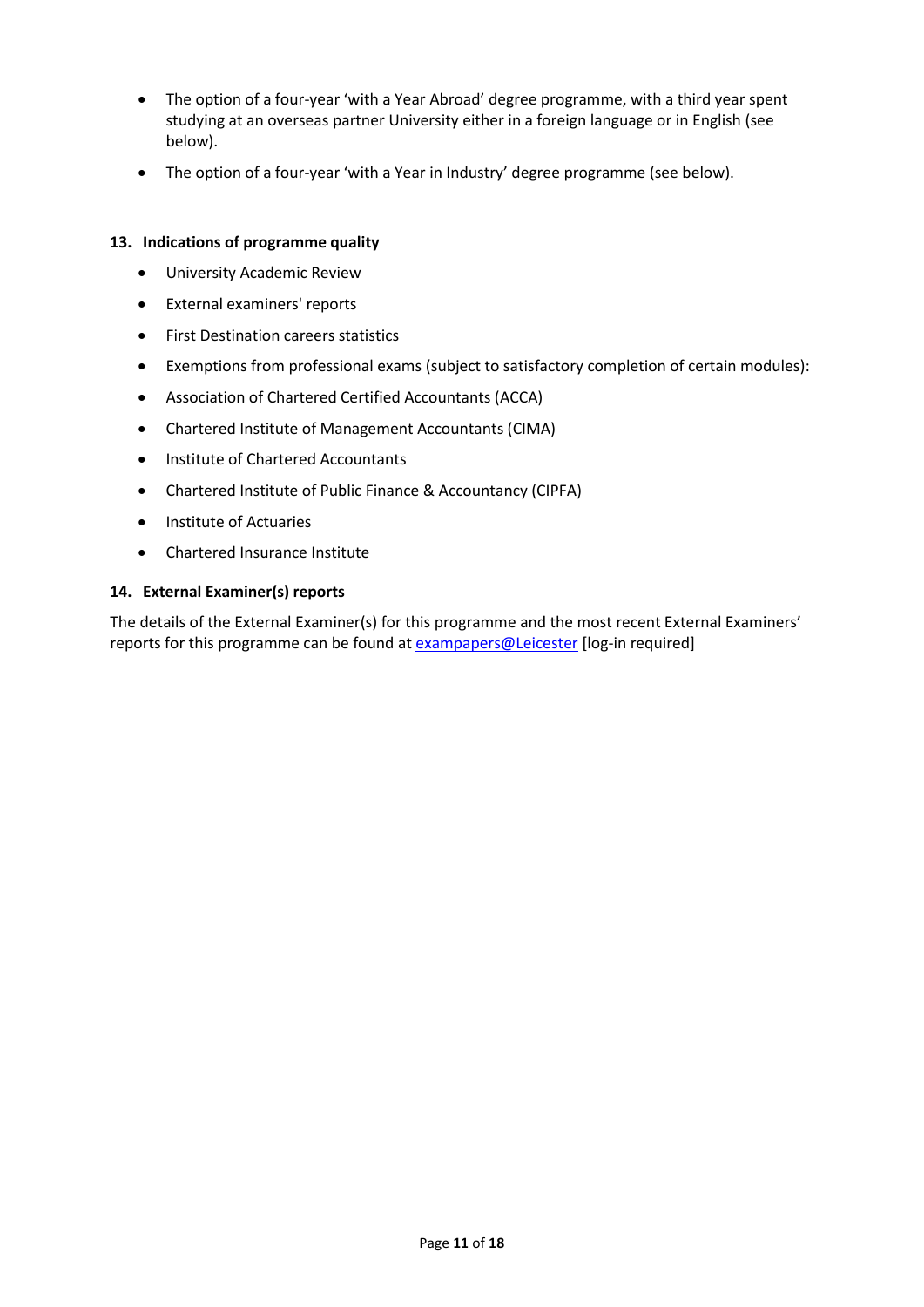

# **Programme Specification (Undergraduate) FOR ENTRY YEAR: 2018/19**

**Date created:** 24/11/2020 **Last amended:** 29/06/2021 **Version no.** 3

## **Appendix 1: Programme structure (programme regulations)**

The University regularly reviews its programmes and modules to ensure that they reflect the current status of the discipline and offer the best learning experience to students. On occasion, it may be necessary to alter particular aspects of a course or module.

BA Financial Economics

**Level 4/Year 1 2018/19**

Credit breakdown

| <b>Status</b> | <b>Year long</b> | Semester 1 | Semester 2 |
|---------------|------------------|------------|------------|
| Core          | n/a              | 60 credits | 60 credits |
| Optional      | n/a              | n/a        | n/a        |

120 credits in total

### Core modules

| <b>Delivery period</b> | Code   | <b>Title</b>                            | <b>Credits</b> |
|------------------------|--------|-----------------------------------------|----------------|
| Sem 1                  | EC1000 | Microeconomics I                        | 15 credits     |
| Sem 1                  | EC1005 | <b>Maths For Economics I</b>            | 15 credits     |
| Sem 1                  | EC1007 | <b>Statistics For Economists I</b>      | 15 credits     |
| Sem 1                  | EC1020 | <b>Topics In Applied Microeconomics</b> | 15 credits     |
| Sem <sub>2</sub>       | EC1001 | Macroeconomics I                        | 15 credits     |
| Sem <sub>2</sub>       | EC1008 | Maths For Economics Ii                  | 15 credits     |
| Sem <sub>2</sub>       | EC1009 | <b>Statistics For Economists li</b>     | 15 credits     |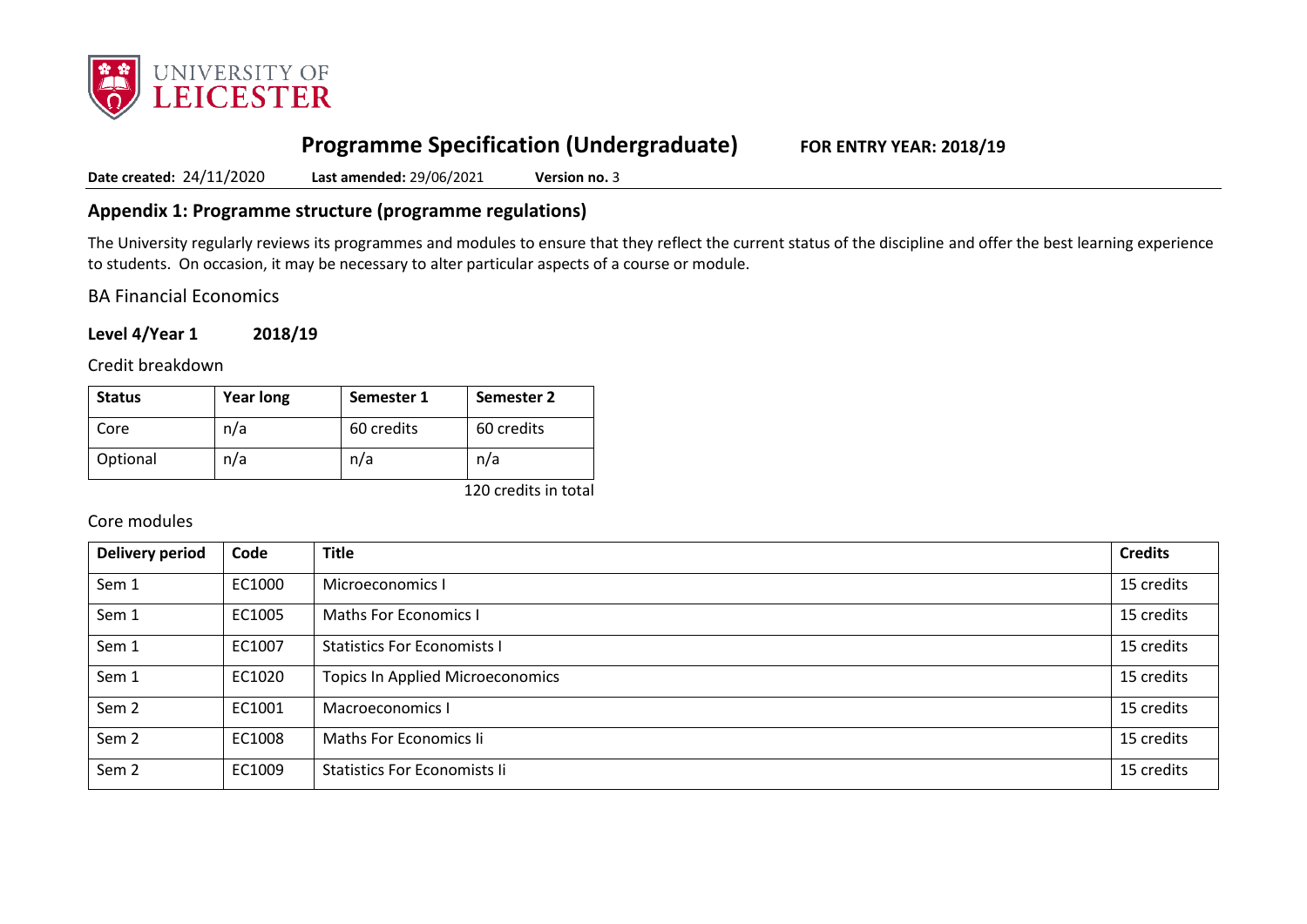| Delivery period | Code   | Title                                   | <b>Credits</b> |
|-----------------|--------|-----------------------------------------|----------------|
| Sem 2           | EC1021 | <b>Topics In Applied Macroeconomics</b> | credits        |

## **Notes**

N/A

## **Level 5/Year 2 2019/20**

Credit breakdown

| <b>Status</b> | <b>Year long</b> | Semester 1 | Semester 2 |
|---------------|------------------|------------|------------|
| Core          | 60 credits       | 30 credits | 30 credits |
| Optional      | n/a              | n/a        | n/a        |

120 credits in total

## Core modules

| Delivery period  | Code   | <b>Title</b>                          | <b>Credits</b> |
|------------------|--------|---------------------------------------|----------------|
| Year long        | EC2012 | Intermediate Microeconomics           | 30 credits     |
| Year long        | EC2013 | Intermediate Macroeconomics           | 30 credits     |
| Sem 1            | EC2010 | <b>Introductory Econometrics</b>      | 15 credits     |
| Sem 1            | EC2033 | <b>Principles Of Banking</b>          | 15 credits     |
| Sem <sub>2</sub> | EC2011 | <b>Topics In Applied Econometrics</b> | 15 credits     |
| Sem <sub>2</sub> | EC2022 | Principles Of Finance                 | 15 credits     |

## **Notes**

N/A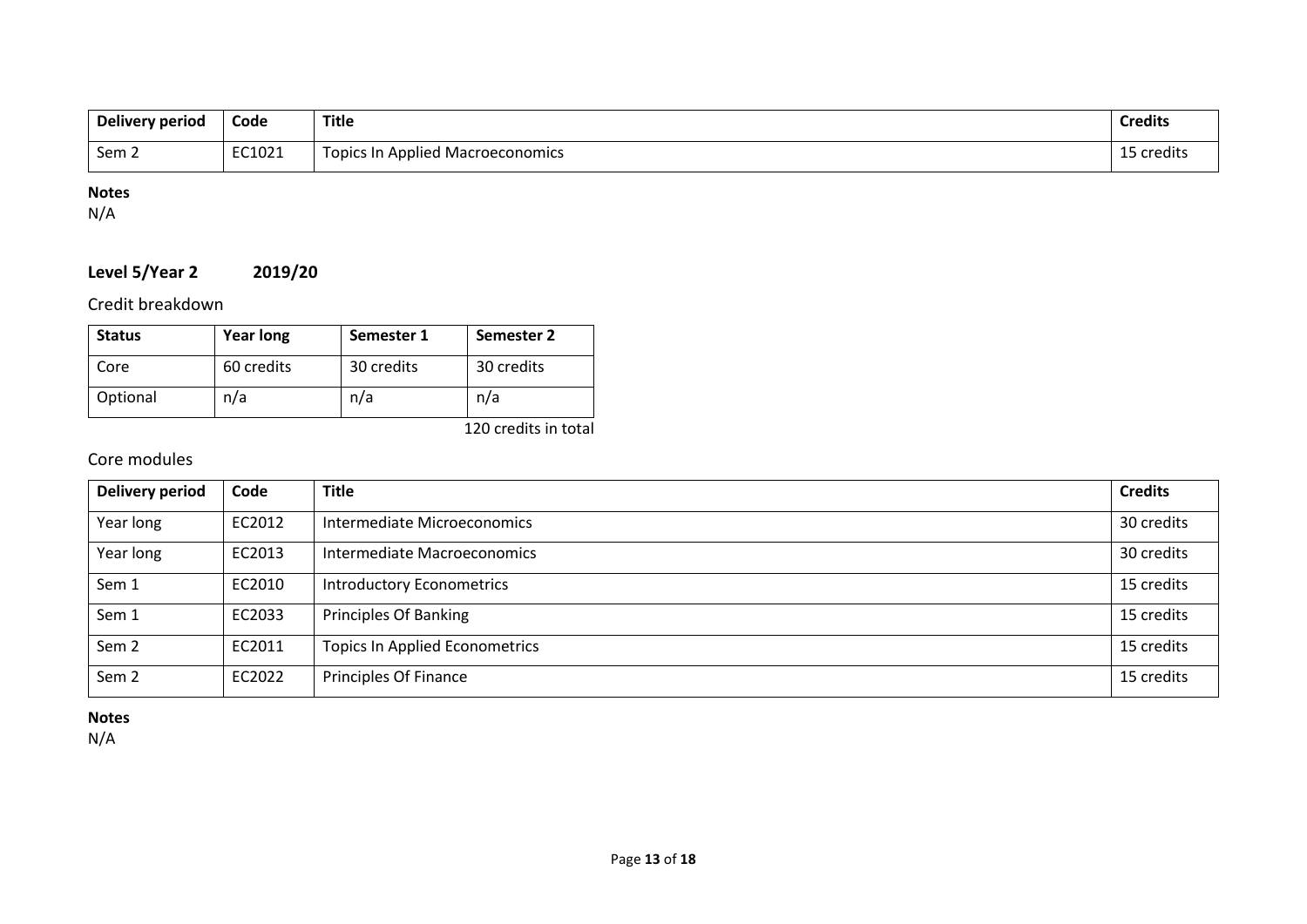## **Level 6/Year Final 2021/22**

## Credit breakdown

| <b>Status</b> | <b>Year long</b> | Semester 1 | Semester 2 |
|---------------|------------------|------------|------------|
| Core          | n/a              | 30 credits | 30 credits |
| Optional      | n/a              | 30 credits | 30 credits |

120 credits in total

## Core modules

| <b>Delivery period</b> | Code   | <b>Title</b>                 | <b>Credits</b> |
|------------------------|--------|------------------------------|----------------|
| Sem 1                  | EC3070 | <b>Financial Derivatives</b> | 15 credits     |
| Sem 1                  | EC3071 | <b>Managerial Economics</b>  | 15 credits     |
| Sem <sub>2</sub>       | EC3004 | Dissertation                 | 15 credits     |
| Sem <sub>2</sub>       | EC3058 | Corporate Finance            | 15 credits     |

## **Notes**

N/A

## Option modules

| Delivery period | Code   | <b>Title</b>                   | <b>Credits</b> |
|-----------------|--------|--------------------------------|----------------|
| Semester 1      | EC3000 | <b>Advanced Microeconomics</b> | 15 credits     |
| Semester 1      | EC3066 | International Trade            | 15 credits     |
| Semester 1      | EC3077 | <b>Investment Management</b>   | 15 credits     |
| Semester 2      | EC3001 | Advanced Macroeconomics        | 15 credits     |
| Semester 2      | EC3067 | International Finance          | 15 credits     |
| Semester 2      | EC3089 | <b>Behavioural Economics</b>   | 15 credits     |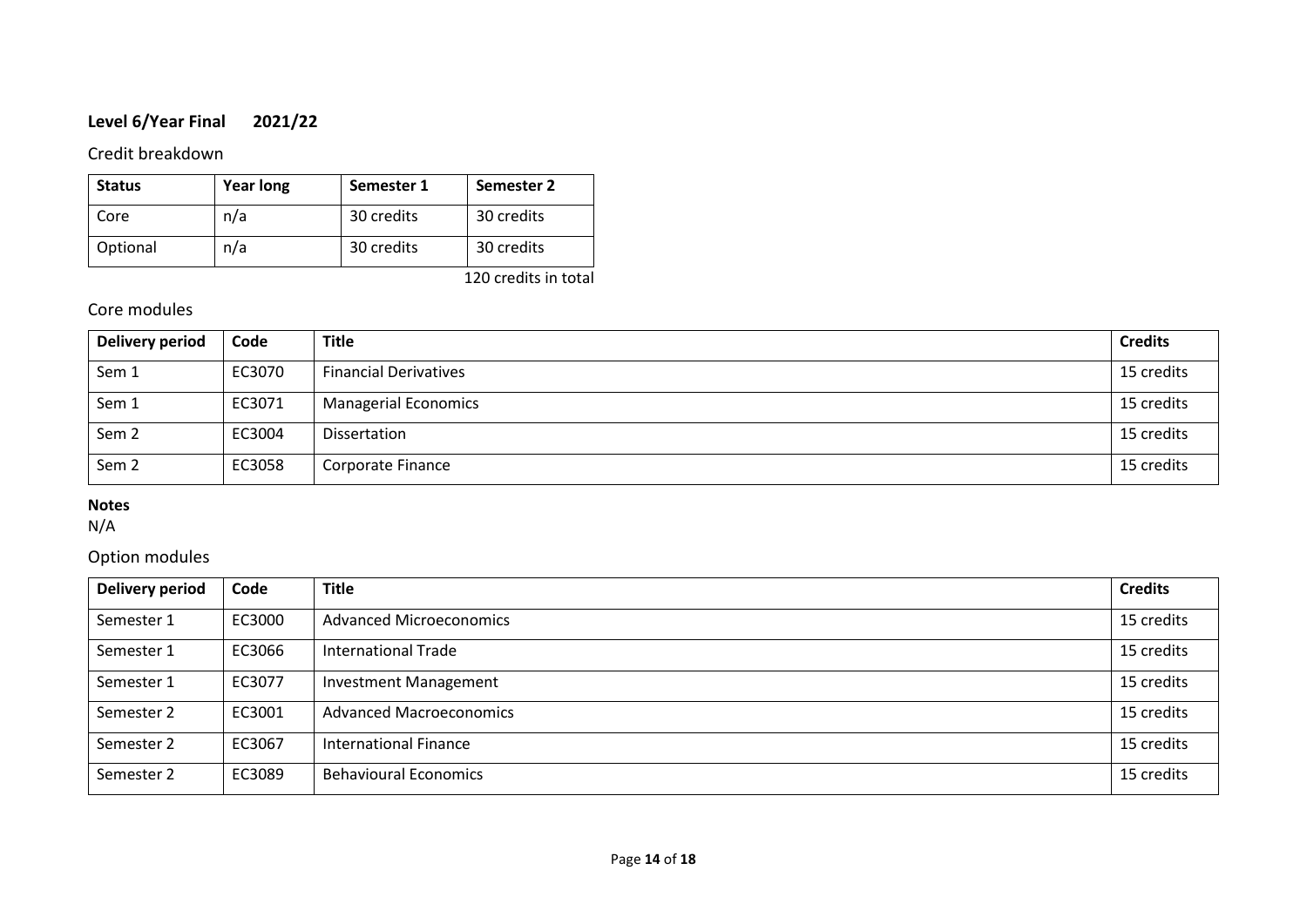#### **Notes**

For Semester 1, choose 2 modules

For Semester 2, choose 2 modules

This is an indicative list of option modules and not definitive of what will be available. Option module choice is also subject to availability, timetabling, student number restrictions and, where appropriate, students having taken appropriate pre-requisite modules.

#### **BA Financial Economics with a Year Abroad**

Students may only enter this course by meeting the criteria outlined above in section 10.

#### FIRST AND SECOND YEAR MODULES

As for the first and second year of BA Financial Economics.

#### THIRD YEAR MODULES

- 1) Students will spend one academic year studying at one of our overseas partner Institutions between the second and final years of their degree programme.
- 2) During their placement students are expected to undertake modules worth the equivalent of 120 credits at the University of Leicester. For European Institutions this is normally equal to at least 40 ECTS credits, and for Universities elsewhere in the world this is normally equivalent to eight academic modules.
- 3) Modules selected during the year abroad must be approved by the School of Business and must be in subject areas relevant to a students' degree programme. The selected modules cannot be identical to those that have already been studied, or will be studied upon returning to Leicester for the final year.
- 4) Students who do not satisfactorily complete their year studying abroad will be transferred to the non-Year Abroad degree path for their final year.
- 5) Students will have up until the end of the second week of the first term of their third year to transfer to the non-Year Abroad degree voluntarily. After this point students who are not able to complete their year abroad will re-join the non-Year Abroad degree in the following year.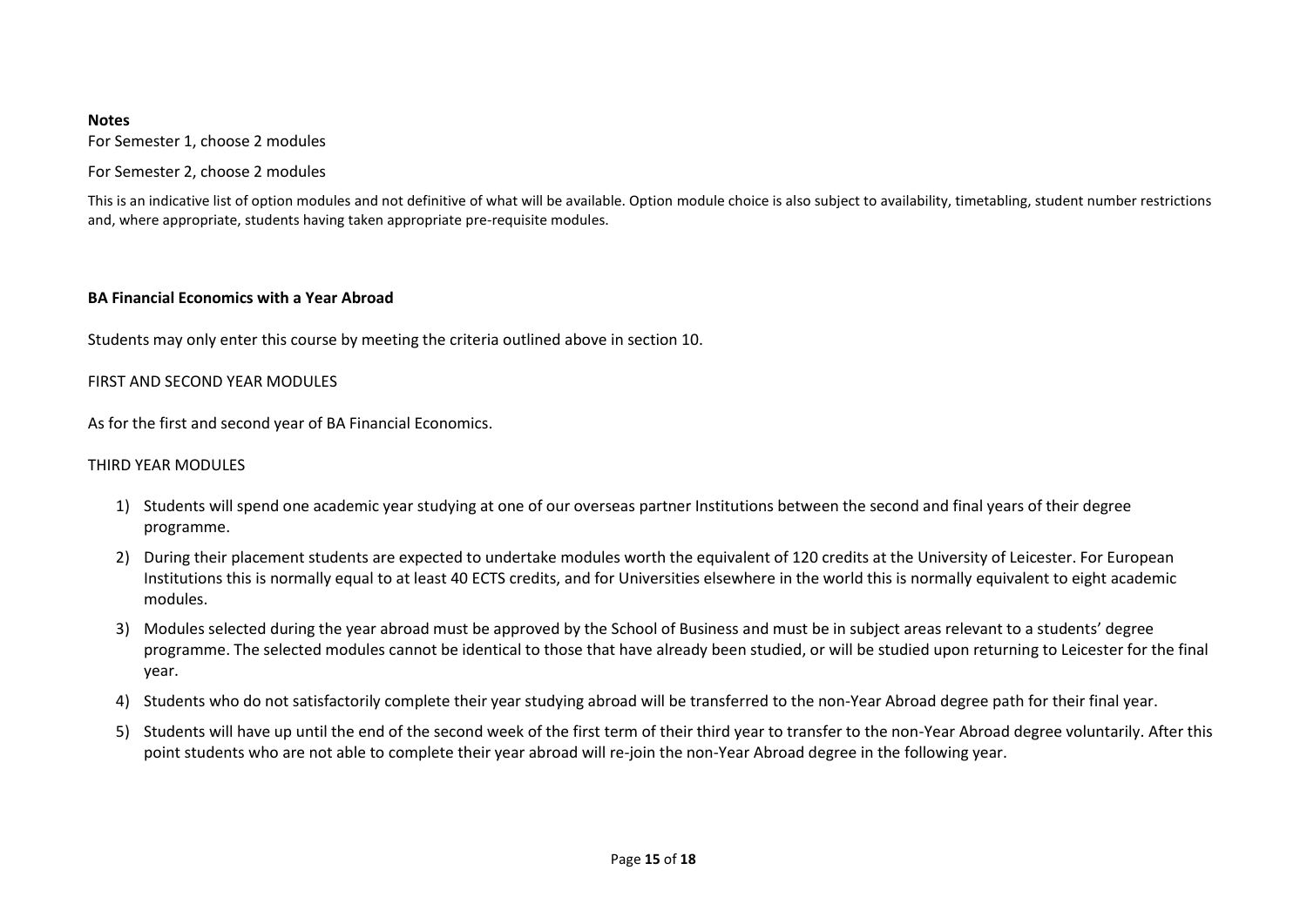#### FOURTH YEAR MODULES

As for the third year of BA Financial Economics.

#### **BA Financial Economics with a Year in Industry**

Students may only enter this course by meeting the criteria outlined above in section 10.

#### FIRST AND SECOND YEAR MODULES

As for the first and second year of BA Financial Economics.

#### THIRD YEAR MODULES

- 1) Students will work within a sponsoring company for a minimum of 9 months between 1 July of the second year of their course and the start of the following academic year.
- 2) During their placement students will undertake a programme of training and practical experience which will be agreed by the sponsoring company and the University.
- 3) During the placement students' progress will be monitored through a variety of activities including the maintenance of a regular log. Students will complete a report and will be expected to make a presentation towards the end of their placement. The report and presentation are requirements for the awarding of the degree but are not part of the formal assessment for the degree.
- 4) Students who do not satisfactorily complete their industrial placement year will be transferred to the non-Industry degree path.
- 5) Students will have up until the end of the second week of the first term to transfer to the non-Industry degree voluntarily. After this point students who are not able to complete their year in industry will re-join the non-Industry degree in the following year.

#### FOURTH YEAR MODULES

As for the third year of BA Financial Economics.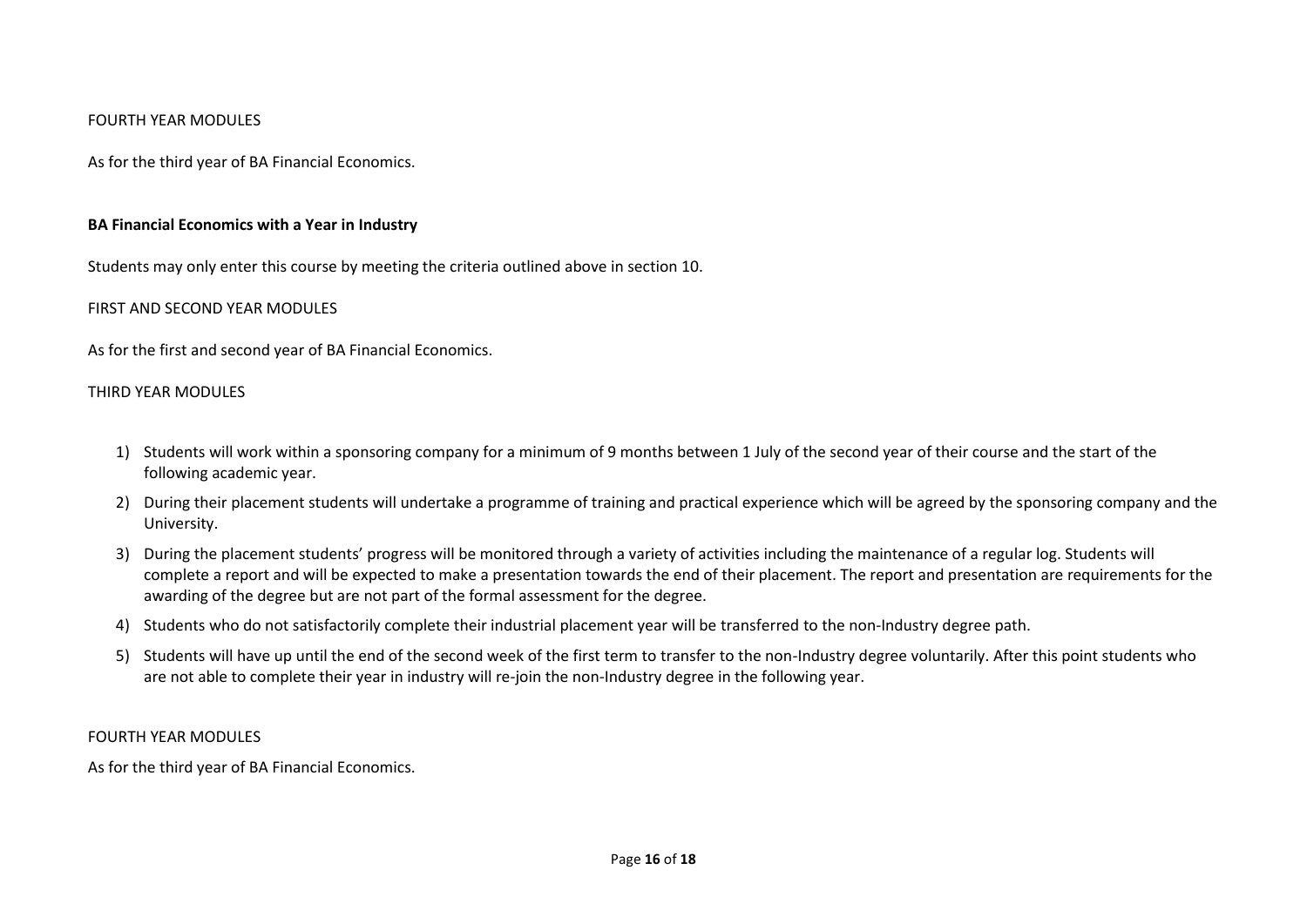# **Appendix 2: Module specifications**

See undergraduat[e module specification database](http://www.le.ac.uk/sas/courses/documentation) (Note - modules are organized by year of delivery).